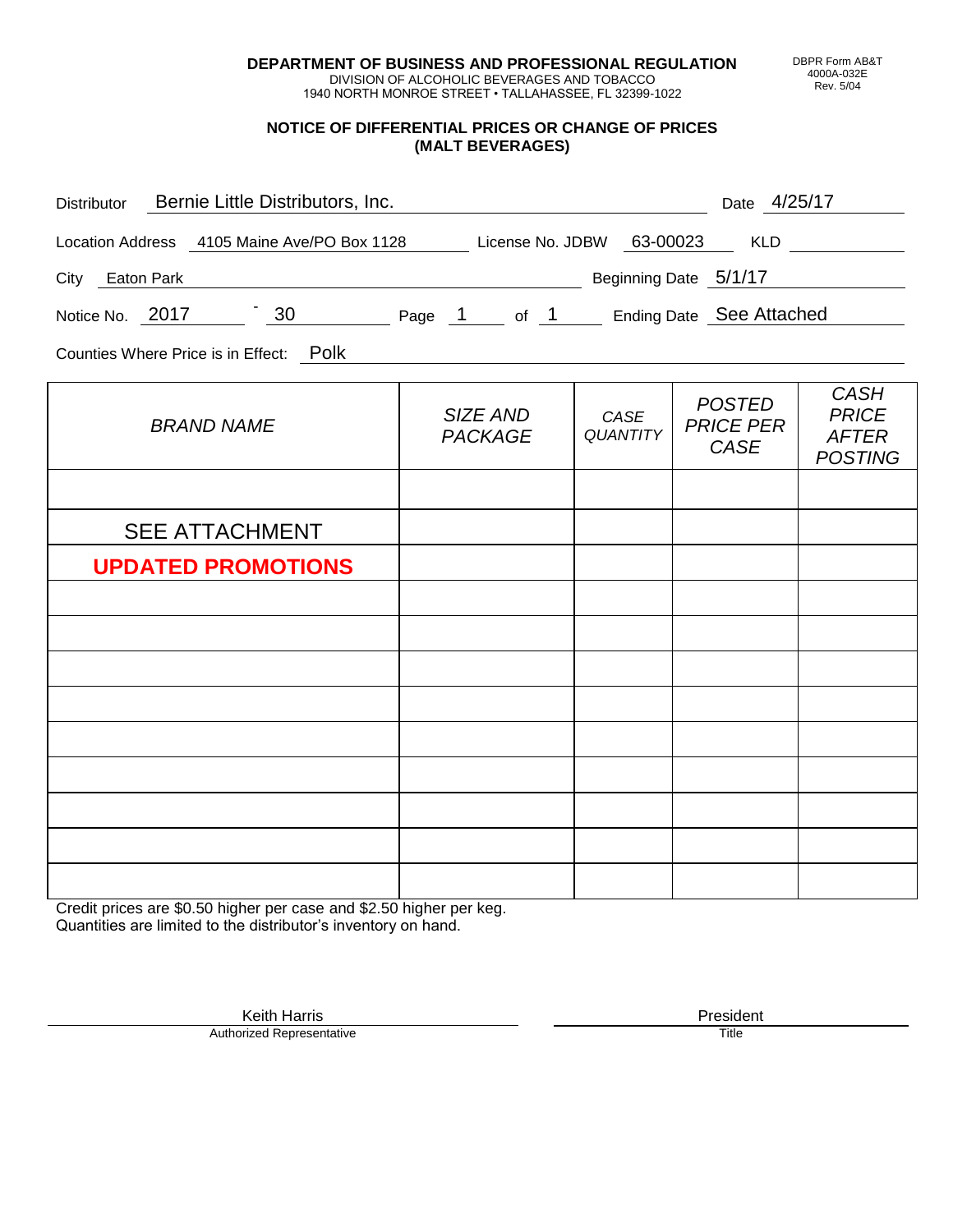|                                                                 |                                      |                      |                      |                | Posted Frontline |                  |            |         |
|-----------------------------------------------------------------|--------------------------------------|----------------------|----------------------|----------------|------------------|------------------|------------|---------|
| <b>Brands</b>                                                   | Package                              | Start                | <b>Stop</b>          | Price          | Price            | Oty              | Premise    | Comment |
| Bud, Bud Lt                                                     | 24/8oz Can                           | 03/13/17             | 07/02/17             | 11.40          | 13.25            | $20+$            | Off        |         |
| Bud & Bud Lt                                                    | 24/8oz Can 2/12                      | 03/13/17             | 07/02/17             | 13.10          | 13.60            | $5-19$           | Off        |         |
| Bud & Bud Lt                                                    | 24/8oz Can 2/12                      | 03/13/17             | 07/02/17             | 12.20          | 13.60            | $20+$            | Off        |         |
|                                                                 |                                      |                      |                      |                |                  |                  |            |         |
| Michelob Ultra                                                  | 24/8oz Can 2/12                      | 03/13/17             | 07/02/17             | 13.50          | 14.45            | $5-19$           | Off        |         |
| Michelob Ultra                                                  | 24/8oz Can 2/12                      | 03/13/17             | 07/02/17             | 12.20          | 14.45            | $20+$            | Off        |         |
| Michelob Ultra                                                  | 24/8oz Can                           | 03/13/17             | 07/02/17             | 12.70          | 14.35            | $5-19$           | Off        |         |
| Michelob Ultra                                                  | 24/8oz Can                           | 03/13/17             | 07/02/17             | 11.40          | 14.35            | $20+$            | Off        |         |
| Brands & Packages above may be mixed and matched to achieve qty |                                      |                      |                      |                |                  |                  |            |         |
| Bud, Bud Lt, Select, Select 55                                  | 24/12oz Can/LNR 4/6                  | 04/03/17             | 04/16/17             | 21.60          | 23.80            | $10+$            | Off        |         |
|                                                                 |                                      |                      |                      |                |                  |                  |            |         |
| Michelob, Michelob Lt, Michelob Amberbock                       | 24/12oz LNNR 4/6                     | 04/03/17             | 04/16/17             | 21.60          | 24.55            | $10+$            | Off        |         |
|                                                                 |                                      |                      |                      |                |                  |                  |            |         |
| Land Shark                                                      | 24/12oz LNNR 4/6                     | 04/03/17             | 04/16/17             | 15.85          | 24.55            | $10+$            | Off        |         |
| Brands & Packages above may be mixed and matched to achieve qty |                                      |                      |                      |                |                  |                  |            |         |
|                                                                 |                                      |                      |                      |                |                  |                  |            |         |
| Bud, Bud Lt, Select, Select 55                                  | 24/12oz Can/LNR 4/6                  | 04/17/17             | 07/02/17             | 21.60          | 23.80            | $10+$            | Off        |         |
|                                                                 |                                      |                      |                      |                |                  |                  |            |         |
| Michelob, Michelob Lt, Michelob Amberbock                       | 24/12oz LNNR 4/6                     | 04/17/17             | 07/02/17             | 21.60          | 24.55            | $10+$            | Off        |         |
| <b>Land Shark</b>                                               |                                      |                      |                      |                |                  |                  |            |         |
| <b>Land Shark</b>                                               | 24/12oz LNNR 4/6<br>24/12oz LNNR 4/6 | 04/17/17<br>04/17/17 | 07/02/17<br>07/02/17 | 21.60<br>20.25 | 24.55<br>24.55   | 10-111<br>$112+$ | Off<br>Off |         |
| Brands & Packages above may be mixed and matched to achieve qty |                                      |                      |                      |                |                  |                  |            |         |
|                                                                 |                                      |                      |                      |                |                  |                  |            |         |
| Bud, Bud Lt                                                     | 24/16oz Can 6/4                      | 09/12/16             | 07/02/17             | 22.65          | 25.65            | $5+$             | On & Off   |         |
| Brands & Packages above may be mixed and matched to achieve qty |                                      |                      |                      |                |                  |                  |            |         |
|                                                                 |                                      |                      |                      |                |                  |                  |            |         |
| Bud, Bud Lt                                                     | $\overline{24/16}$ oz Can 3/8        | 06/05/17             | 06/25/17             | 19.45          | 25.20            | $25+$            | Off        |         |
| Michelob Ultra                                                  | 24/16oz Can 3/8                      | 06/05/17             | 06/25/17             | 19.45          | 27.10            | $25+$            | Off        |         |
| Brands & Packages above may be mixed and matched to achieve qty |                                      |                      |                      |                |                  |                  |            |         |
|                                                                 |                                      |                      |                      |                |                  |                  |            |         |
| Bud, Bud Lt                                                     | 24/16oz CALNR 3/8                    | 04/03/17             | 04/16/17             | 23.45          | 27.60            | $30+$            | Off        |         |
| Bud, Bud Lt                                                     | 24/16oz CALNR 3/8                    | 05/01/17             | 05/14/17             | 23.45          | 27.60            | $30+$            | Off        |         |
| Brands & Packages above may be mixed and matched to achieve qty |                                      |                      |                      |                |                  |                  |            |         |
|                                                                 |                                      |                      |                      |                |                  |                  |            |         |
| Bud, Bud Lt                                                     | 24/16oz Can                          | 09/12/16             | 07/02/17             | 20.90          | 27.60            | $30+$            | Off        |         |
| Brands & Packages above may be mixed and matched to achieve qty |                                      |                      |                      |                |                  |                  |            |         |
|                                                                 |                                      |                      |                      |                |                  |                  |            |         |
| Bud, Bud Lt, Select & Select 55                                 | 18pk/12oz Can & LNNR                 | 09/12/16             | 07/02/17             | 14.80          | 16.90            | $20+$            | Off        |         |
| Brands & Packages above may be mixed and matched to achieve qty |                                      |                      |                      |                |                  |                  |            |         |
| Bud, Bud Lt, Select & Select 55                                 | 24/12oz LNNR 2/12                    | 09/12/16             | 07/02/17             | 21.55          | 22.50            | $10+$            | On         |         |
| Brands & Packages above may be mixed and matched to achieve qty |                                      |                      |                      |                |                  |                  |            |         |
|                                                                 |                                      |                      |                      |                |                  |                  |            |         |
| Bud, Bud Lt, Select & Select 55                                 | 24/12oz Can & LNNR 2/12              | 03/22/17             | 05/17/17             | 21.55          | 22.50            | $10+$            | Off        |         |
| Brands & Packages above may be mixed and matched to achieve qty |                                      |                      |                      |                |                  |                  |            |         |
|                                                                 |                                      |                      |                      |                |                  |                  |            |         |
| Bud, Bud Lt, Select & Select 55                                 | 24/12oz Can & LNNR 2/12              | 05/18/17             | 05/28/17             | 21.55          | 22.50            | 10-49            | Off        |         |
| Bud, Bud Lt, Select & Select 55                                 | 24/12oz Can & LNNR 2/12              | 05/18/17             | 05/28/17             | 17.80          | 22.50            | $50+$            | Off        |         |
|                                                                 |                                      |                      |                      |                |                  |                  |            |         |
| Bud & Bud Light                                                 | 24/16oz CALNR 3/8                    | 05/18/17             | 05/28/17             | 25.45          | 27.60            | $1+$             | Off        |         |
|                                                                 |                                      |                      |                      |                |                  |                  |            |         |
| Michelob, Mich Lt, Ultra, Ultra Amber, Amber Bock,              |                                      |                      |                      |                |                  |                  |            |         |
| Ultra Lime                                                      | 24/12oz Can & LNNR 2/12              | 05/18/17             | 05/28/17             | 23.90          | 24.85            | 5-49             | Off        |         |
| Michelob, Mich Lt, Ultra, Ultra Amber, Amber Bock,              |                                      |                      |                      |                |                  |                  |            |         |
| Ultra Lime                                                      | 24/12oz Can & LNNR 2/12              | 05/18/17             | 05/28/17             | 17.80          | 24.85            | $50+$            | Off        |         |
| Michelob Ultra                                                  | 24/16oz CALNR 3/8                    | 05/18/17             | 05/28/17             | 35.85          | 37.25            | $5+$             | Off        |         |
| Brands & Packages above may be mixed and matched to achieve qty |                                      |                      |                      |                |                  |                  |            |         |
|                                                                 |                                      |                      |                      |                |                  |                  |            |         |
| Bud, Bud Lt, Select & Select 55                                 | 24/12oz Can & LNNR 2/12              | 05/29/17             | 06/21/17             | 21.55          | 22.50            | $10+$            | Off        |         |
| Brands & Packages above may be mixed and matched to achieve qty |                                      |                      |                      |                |                  |                  |            |         |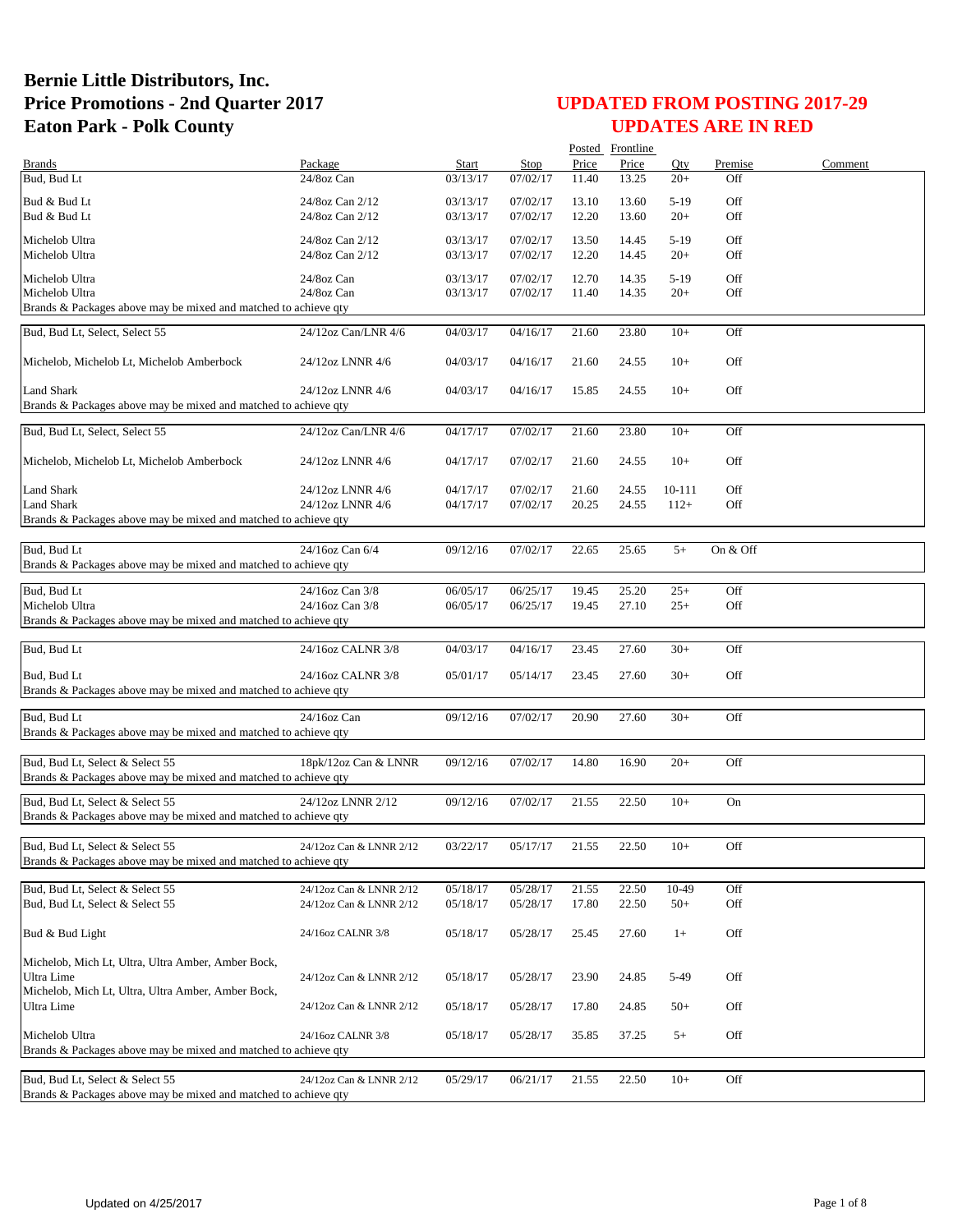|                                                                 |                                          |                      |                      |                | Posted Frontline |           |         |                                |
|-----------------------------------------------------------------|------------------------------------------|----------------------|----------------------|----------------|------------------|-----------|---------|--------------------------------|
| <b>Brands</b>                                                   | Package                                  | Start                | <b>Stop</b>          | Price          | Price            | Oty       | Premise | Comment                        |
| Bud, Bud Lt, Select & Select 55                                 | 24/12oz Can & LNNR 2/12                  | 06/22/17             | 07/02/17             | 21.55          | 22.50            | 10-49     | Off     |                                |
| Bud, Bud Lt, Select & Select 55                                 | 24/12oz Can & LNNR 2/12                  | 06/22/17             | 07/02/17             | 17.80          | 22.50            | $50+$     | Off     |                                |
| Bud & Bud Light                                                 | 24/16oz CALNR 3/8                        | 06/22/17             | 07/02/17             | 25.45          | 27.60            | $1+$      | Off     |                                |
| Michelob, Mich Lt, Ultra, Ultra Amber, Amber Bock,              |                                          |                      |                      |                |                  |           |         |                                |
| Ultra Lime                                                      | 24/12oz Can & LNNR 2/12                  | 06/22/17             | 07/02/17             | 23.90          | 24.85            | 5-49      | Off     |                                |
| Michelob, Mich Lt, Ultra, Ultra Amber, Amber Bock,              |                                          |                      |                      |                |                  |           |         |                                |
| Ultra Lime                                                      | 24/12oz Can & LNNR 2/12                  | 06/22/17             | 07/02/17             | 17.80          | 24.85            | $50+$     | Off     |                                |
| Michelob Ultra                                                  | 24/16oz CALNR 3/8                        | 06/22/17             | 07/02/17             | 35.85          | 37.25            | $5+$      | Off     |                                |
| Brands & Packages above may be mixed and matched to achieve qty |                                          |                      |                      |                |                  |           |         |                                |
| Bud, Bud Lt, Select & Select 55                                 | 24/12oz Can                              | 09/12/16             | 07/02/17             | 20.75          | 22.60            | 10-44     | Off     |                                |
| Bud, Bud Lt, Select & Select 55                                 | 24/12oz Can                              | 09/12/16             | 07/02/17             | 19.75          | 22.60            | $45+$     | Off     |                                |
| Bud, Bud Lt,                                                    | 24/12oz LNNR                             | 09/12/16             | 07/02/17             | 20.75          | 22.60            | 10-44     | Off     |                                |
| Bud, Bud Lt,                                                    | 24/12oz LNNR                             | 09/12/16             | 07/02/17             | 19.75          | 22.60            | $45+$     | Off     |                                |
|                                                                 |                                          |                      |                      |                |                  |           |         |                                |
| <b>Bud Light Lime</b>                                           | 24/12oz LNNR/Can                         | 09/12/16             | 07/02/17             | 22.20          | 24.10            | 10-44     | Off     |                                |
| <b>Bud Light Lime</b>                                           | 24/12oz LNNR/Can                         | 09/12/16             | 07/02/17             | 19.75          | 24.10            | $45+$     | Off     |                                |
|                                                                 |                                          |                      |                      |                |                  |           |         |                                |
| Michelob Ultra                                                  | 24/12oz Can & LNNR                       | 09/12/16             | 07/02/17             | 22.20          | 24.10            | $10-44$   | Off     |                                |
| Michelob Ultra                                                  | 24/12oz Can & LNNR                       | 09/12/16             | 07/02/17             | 20.70          | 24.10            | $45+$     | Off     |                                |
| Brands & Packages above may be mixed and matched to achieve qty |                                          |                      |                      |                |                  |           |         |                                |
| Bud, Bud Lt                                                     | 24/16oz CALNR                            | 09/12/16             | 07/02/17             | 24.85          | 28.50            | $98+$     | Off     |                                |
| Brands & Packages above may be mixed and matched to achieve qty |                                          |                      |                      |                |                  |           |         |                                |
|                                                                 |                                          |                      |                      |                |                  |           |         |                                |
| Bud, Bud Lt                                                     | 20/16oz CALNR                            | 02/06/17             | 07/02/17             | 17.95          | 23.00            | $33+$     | Off     |                                |
| Bud, Bud Lt                                                     | 20/16oz CALNR                            | 04/17/17             | 07/02/17             | 17.45          | 23.00            | $66+$     | Off     |                                |
| Brands & Packages above may be mixed and matched to achieve qty |                                          |                      |                      |                |                  |           |         |                                |
|                                                                 |                                          |                      |                      |                |                  |           |         |                                |
| Bud, Bud Light                                                  | 20/16oz CALNR                            | 04/03/17             | 07/02/17             | 18.85          | 28.50            | $1 - 143$ | On      |                                |
| Bud, Bud Light                                                  | 20/16oz CALNR                            | 04/03/17             | 07/02/17             | 17.20          | 28.50            | $144+$    | On      |                                |
|                                                                 |                                          |                      |                      |                |                  | $1-49$    | On      |                                |
| Bud, Bud Light<br>Bud, Bud Light                                | 24/16oz ALNR/CALNR<br>24/16oz ALNR/CALNR | 04/03/17<br>04/03/17 | 07/02/17<br>07/02/17 | 23.00<br>22.75 | 28.50<br>28.50   | 50-143    | On      |                                |
| Bud, Bud Light                                                  | 24/16oz ALNR/CALNR                       | 04/03/17             | 07/02/17             | 21.55          | 28.50            | $144+$    | On      |                                |
|                                                                 |                                          |                      |                      |                |                  |           |         |                                |
| Bud, Bud Light                                                  | 24/16oz Holiday Alum                     | 04/03/17             | 07/02/17             | 24.40          | 28.50            | $1 - 143$ | On      |                                |
| Bud, Bud Light                                                  | 24/16oz Holiday Alum                     | 04/03/17             | 07/02/17             | 21.95          | 28.50            | $144+$    | On      |                                |
|                                                                 |                                          |                      |                      |                |                  |           |         |                                |
| <b>Bud Light Lime</b>                                           | 24/16oz ALNR 4/6                         | 04/03/17             | 07/02/17             | 27.65          | 31.20            | $50+$     | On      |                                |
| Bud Lt Lime & Platinum                                          | 24/16 CALNR 3/8                          |                      |                      |                |                  | $1-9$     | On      |                                |
| Bud Lt Lime & Platinum                                          | 24/16 CALNR 3/8                          | 03/27/17<br>03/27/17 | 07/02/17<br>07/02/17 | 31.50<br>30.67 | 36.15<br>36.15   | $10+$     | On      |                                |
|                                                                 |                                          |                      |                      |                |                  |           |         |                                |
| Michelob Ultra                                                  | 24/16oz CALNR                            | 04/03/17             | 07/02/17             | 35.85          | 37.25            | $5+$      | On      |                                |
| Brands & Packages above may be mixed and matched to achieve qty |                                          |                      |                      |                |                  |           |         |                                |
|                                                                 |                                          |                      |                      |                |                  |           |         |                                |
| Bud Lt Lime & Platinum                                          | 24/16 CALNR 3/8                          | 03/27/17             | 07/02/17             | 30.67          | 36.15            | $10+$     | On      |                                |
| Brands & Packages above may be mixed and matched to achieve qty |                                          |                      |                      |                |                  |           |         |                                |
| Oculto                                                          | 24/12oz LNNR 2/12                        | 09/12/16             | 07/02/17             | 26.65          | 29.90            | $20+$     | Off     |                                |
| Brands & Packages above may be mixed and matched to achieve qty |                                          |                      |                      |                |                  |           |         |                                |
|                                                                 |                                          |                      |                      |                |                  |           |         |                                |
| BL Lime, Platinum, Black Crown, Mich Lt & Ultra                 | 18/12oz LNNR/Cans                        | 09/12/16             | 04/30/17             | 16.95          | 18.45            | $5 - 59$  | Off     | <b>Stop Date Change</b>        |
| BL Lime, Platinum, Black Crown, Mich Lt & Ultra                 | 18/12oz LNNR/Cans                        | 09/12/16             | 04/30/17             | 15.85          | 18.45            | $60+$     | Off     |                                |
| Mich Ultra & Light                                              | 18/12oz LNNR/Cans                        | 05/01/17             | 07/02/17             | 16.95          | 18.45            | $5 - 59$  | Off     | <b>Lime, Plat, Black Crown</b> |
| Mich Ultra & Light                                              | 18/12oz LNNR/Cans                        | 05/01/17             | 07/02/17             | 15.85          | 18.45            | $60+$     | Off     | <b>Items removed</b>           |
| Brands & Packages above may be mixed and matched to achieve qty |                                          |                      |                      |                |                  |           |         |                                |
|                                                                 |                                          |                      |                      |                |                  |           |         |                                |
| Mich, Mic Lt, Ultra, Ultra Amber, Amberbock & Ultra             |                                          |                      |                      |                |                  |           |         |                                |
| Lime Cactus                                                     | 24/12oz Can/LNNR 2/12                    | 11/24/16             | 05/17/17             | 23.90          | 24.85            | $5+$      | Off     |                                |
| Michelob Ultra                                                  | 24/16oz CALNR 3/8                        | 11/24/16             | 05/17/17             | 35.85          | 37.25            | $5+$      | Off     |                                |
| Brands & Packages above may be mixed and matched to achieve qty |                                          |                      |                      |                |                  |           |         |                                |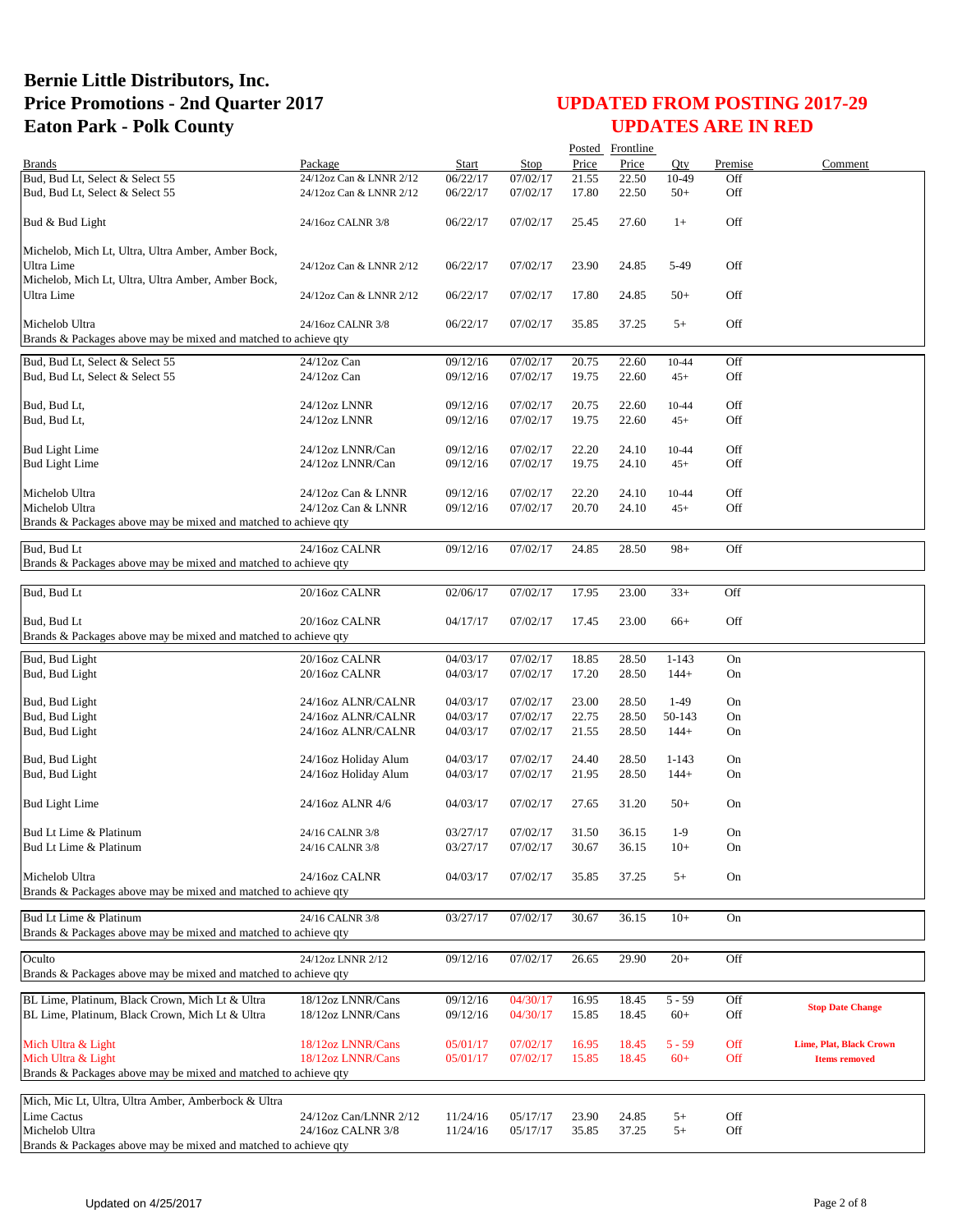|                                                                               |                                      |                      |                      |                | Posted Frontline |                  |            |         |
|-------------------------------------------------------------------------------|--------------------------------------|----------------------|----------------------|----------------|------------------|------------------|------------|---------|
| <b>Brands</b>                                                                 | Package                              | Start                | Stop                 | Price          | Price            | Oty              | Premise    | Comment |
| Mich, Mic Lt, Ultra, Ultra Amber, Amberbock & Ultra                           |                                      |                      |                      |                |                  |                  |            |         |
| Lime Cactus                                                                   | 24/12oz Can/LNNR 2/12                | 05/29/17             | 06/21/17             | 23.90          | 24.85            | $5+$             | Off        |         |
| Michelob Ultra                                                                | 24/16oz CALNR 3/8                    | 05/29/17             | 06/21/17             | 35.85          | 37.25            | $5+$             | Off        |         |
| Brands & Packages above may be mixed and matched to achieve qty               |                                      |                      |                      |                |                  |                  |            |         |
| BL Lime, Platinum, Black Crown & Landshark                                    | 24/12oz LNNR 2/12                    | 09/12/16             | 07/02/17             | 20.45          | 24.10            | $10+$            | ON         |         |
| BL Lime, Platinum & Landshark                                                 | 24/12oz Cans 2/12                    | 09/12/16             | 07/02/17             | 20.45          | 24.10            | $10+$            | ON         |         |
| Brands & Packages above may be mixed and matched to achieve qty               |                                      |                      |                      |                |                  |                  |            |         |
| BL Lime, Platinum & Black Crown                                               | 24/12oz Cans/LNNR 2/12               | 03/22/17             | 04/30/17             | 23.15          | 24.10            | $1+$             | Off        |         |
|                                                                               |                                      |                      |                      |                |                  |                  |            |         |
| BLL Rita Family (Lime, Straw, Mango, Raz, Orange, Grape,                      |                                      |                      |                      |                |                  |                  |            |         |
| Peach & Seasonal)                                                             | 24/8oz Can 2/12                      | 03/22/17             | 04/30/17             | 23.15          | 24.10            | $1-6$            | Off        |         |
| BLL Rita Family (Lime, Straw, Mango, Raz, Orange, Grape,                      |                                      |                      |                      |                |                  |                  |            |         |
| Peach & Seasonal)                                                             | 24/8oz Can 2/12                      | 03/22/17             | 04/30/17             | 21.30          | 24.10            | $7+$             | Off        |         |
| Brands & Packages above may be mixed and matched to achieve qty               |                                      |                      |                      |                |                  |                  |            |         |
| BL Lime, Platinum & Black Crown                                               | 24/12oz Cans/LNNR 2/12               | 05/01/17             | 05/07/17             | 23.15          | 24.10            | $1+$             | Off        |         |
|                                                                               |                                      |                      |                      |                |                  |                  |            |         |
| BLL Rita Family (Lime, Straw, Mango, Raz, Orange, Grape,                      |                                      |                      |                      |                |                  |                  |            |         |
| Peach & Seasonal)                                                             | 24/8oz Can 2/12                      | 05/01/17             | 05/07/17             | 23.15          | 24.10            | $1-6$            | Off        |         |
| BLL Rita Family (Lime, Straw, Mango, Raz, Orange, Grape,                      |                                      |                      |                      |                |                  |                  | Off        |         |
| Peach & Seasonal)<br>BLL Rita Family (Lime, Straw, Mango, Raz, Orange, Grape, | 24/8oz Can 2/12                      | 05/01/17             | 05/07/17             | 21.30          | 24.10            | $7-26$           |            |         |
| Peach & Seasonal)                                                             | 24/8oz Can 2/12                      | 05/01/17             | 05/07/17             | 13.70          | 24.10            | $27+$            | Off        |         |
| Brands & Packages above may be mixed and matched to achieve qty               |                                      |                      |                      |                |                  |                  |            |         |
|                                                                               |                                      |                      |                      |                |                  |                  |            |         |
| BL Lime, Platinum & Black Crown                                               | 24/12oz Cans/LNNR 2/12               | 05/08/17             | 06/25/17             | 23.15          | 24.10            | $1+$             | Off        |         |
| BLL Rita Family (Lime, Straw, Mango, Raz, Orange, Grape,                      |                                      |                      |                      |                |                  |                  |            |         |
| Peach & Seasonal)                                                             | 24/8oz Can 2/12                      | 05/08/17             | 06/25/17             | 23.15          | 24.10            | $1-6$            | Off        |         |
| BLL Rita Family (Lime, Straw, Mango, Raz, Orange, Grape,                      |                                      |                      |                      |                |                  |                  |            |         |
| Peach & Seasonal)                                                             | 24/8oz Can 2/12                      | 05/08/17             | 06/25/17             | 21.30          | 24.10            | $7+$             | Off        |         |
| Brands & Packages above may be mixed and matched to achieve qty               |                                      |                      |                      |                |                  |                  |            |         |
| BL Lime, Platinum & Black Crown                                               | 24/12oz Cans/LNNR 2/12               | 06/26/17             | 07/02/17             | 23.15          | 24.10            | $1+$             | Off        |         |
|                                                                               |                                      |                      |                      |                |                  |                  |            |         |
| BLL Rita Family (Lime, Straw, Mango, Raz, Orange, Grape,                      |                                      |                      |                      |                |                  |                  |            |         |
| Peach & Seasonal)                                                             | 24/8oz Can 2/12                      | 06/26/17             | 07/02/17             | 23.15          | 24.10            | $1-6$            | Off        |         |
| BLL Rita Family (Lime, Straw, Mango, Raz, Orange, Grape,                      |                                      |                      |                      |                |                  |                  |            |         |
| Peach & Seasonal)                                                             | 24/8oz Can 2/12                      | 06/26/17             | 07/02/17             | 21.30          | 24.10            | $7 - 26$         | Off        |         |
| BLL Rita Family (Lime, Straw, Mango, Raz, Orange, Grape,<br>Peach & Seasonal) | 24/8oz Can 2/12                      | 06/26/17             | 07/02/17             | 13.70          | 24.10            | $27+$            | Off        |         |
| Brands & Packages above may be mixed and matched to achieve qty               |                                      |                      |                      |                |                  |                  |            |         |
|                                                                               |                                      |                      |                      |                |                  |                  |            |         |
| Bud Light Lime, Platinum & Black Crown                                        | 24/12oz LNNR 4/6                     | 04/03/17             | 04/30/17             | 21.60          | 24.55            | $10+$            | Off        |         |
| Brands & Packages above may be mixed and matched to achieve qty               |                                      |                      |                      |                |                  |                  |            |         |
|                                                                               |                                      |                      |                      |                |                  |                  |            |         |
| Bud Lt Platinum & Black Crown                                                 | 24/12oz LNNR 4/6                     | 05/01/17             | 05/07/17             | 21.60          | 24.55            | $10+$            | Off        |         |
| <b>Bud Light Lime</b>                                                         |                                      |                      |                      |                |                  |                  |            |         |
| <b>Bud Light Lime</b>                                                         | 24/12oz LNNR 4/6<br>24/12oz LNNR 4/6 | 05/01/17<br>05/01/17 | 05/07/17<br>05/07/17 | 21.60<br>15.50 | 24.55<br>24.55   | $10-14$<br>$15+$ | Off<br>Off |         |
| Brands & Packages above may be mixed and matched to achieve qty               |                                      |                      |                      |                |                  |                  |            |         |
|                                                                               |                                      |                      |                      |                |                  |                  |            |         |
| Bud Light Lime, Platinum & Black Crown                                        | 24/12oz LNNR 4/6                     | 05/08/17             | 07/02/17             | 21.60          | 24.55            | $10+$            | Off        |         |
| Brands & Packages above may be mixed and matched to achieve qty               |                                      |                      |                      |                |                  |                  |            |         |
|                                                                               |                                      |                      |                      |                |                  |                  |            |         |
| Busch, Busch Lt, Nat Lt, Nat Ice & Rolling Rock                               | 24/12oz Can S/C                      | 01/16/17             | 07/02/17             | 15.35          | 17.00            | 15-76            | Off        |         |
| Busch, Busch Lt, Nat Lt, Nat Ice & Rolling Rock                               | 24/12oz Can S/C                      | 01/16/17             | 07/02/17             | 13.80          | 17.00            | $77+$            | Off        |         |
|                                                                               |                                      |                      |                      |                |                  |                  |            |         |
| Natty Daddy                                                                   | 24/12oz Can S/C                      | 01/16/17             | 07/02/17             | 15.35          | 16.10            | $1 - 4$          | Off        |         |
| Natty Daddy                                                                   | 24/12oz Can S/C                      | 01/16/17             | 07/02/17             | 14.35          | 16.10            | 5-76             | Off        |         |
| Natty Daddy                                                                   | 24/12oz Can S/C                      | 01/16/17             | 07/02/17             | 13.80          | 16.10            | $77+$            | Off        |         |
| Brands & Packages above may be mixed and matched to achieve qty               |                                      |                      |                      |                |                  |                  |            |         |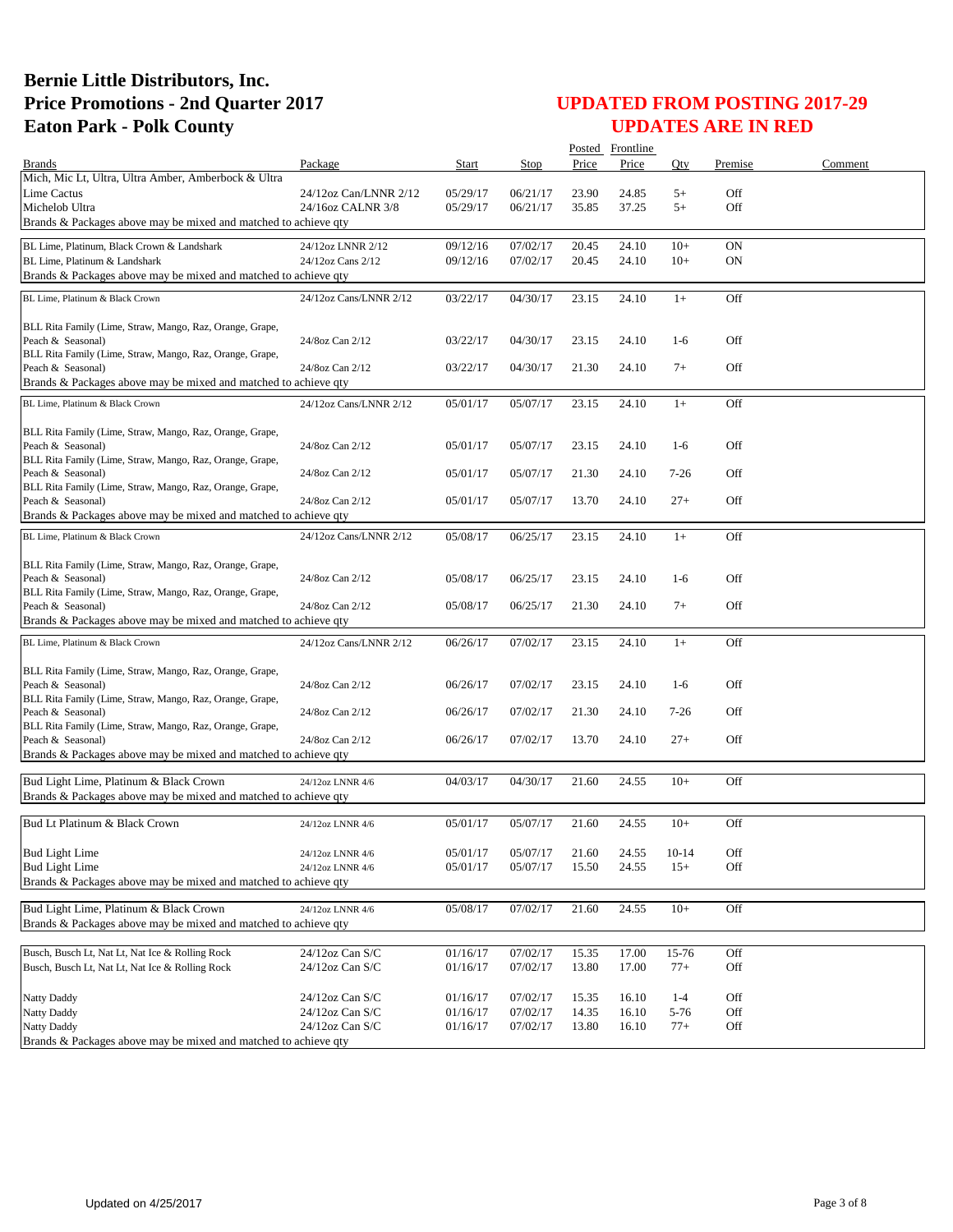|                                                                                                        |                                      |                      |                      |                | Posted Frontline |                  |            |         |
|--------------------------------------------------------------------------------------------------------|--------------------------------------|----------------------|----------------------|----------------|------------------|------------------|------------|---------|
| <b>Brands</b>                                                                                          | Package                              | Start                | Stop                 | Price          | Price            | Oty              | Premise    | Comment |
| Busch, Busch Lt, Nat Lt, Nat Ice, Bud Ice, Rolling Rock<br>& Busch Ice                                 | 18/12oz Cans/LNNR                    | 04/03/17             | 04/16/17             | 10.95          | 12.40            | 20-39            | Off        |         |
| Busch, Busch Lt, Nat Lt, Nat Ice, Bud Ice, Rolling Rock                                                |                                      |                      |                      |                |                  |                  |            |         |
| & Busch Ice<br>Brands & Packages above may be mixed and matched to achieve qty                         | 18/12oz Cans/LNNR                    | 04/03/17             | 04/16/17             | 9.35           | 12.40            | $40+$            | Off        |         |
|                                                                                                        |                                      |                      |                      |                |                  |                  |            |         |
| Busch, Busch Lt, Nat Lt, Nat Ice, Bud Ice, Rolling Rock                                                |                                      |                      |                      |                |                  |                  |            |         |
| & Busch Ice                                                                                            | 18/12oz Cans/LNNR                    | 04/17/17             | 07/02/17             | 9.35           | 12.40            | 40+              | Off        |         |
| Brands & Packages above may be mixed and matched to achieve qty                                        |                                      |                      |                      |                |                  |                  |            |         |
| King Cobra & High Gravity<br>Brands & Packages above may be mixed and matched to achieve qty           | 24/16oz Can 6/4                      | 09/12/16             | 07/02/17             | 17.75          | 19.55            | $5+$             | Off        |         |
| Spiked Seltzer Family (Lime, Orange, Gpfrt, Cran)                                                      | 24/12oz LNR-Can 4/6                  | 04/24/17             | 04/29/17             | \$19.20        | \$28.50          | $5+$             | Off        |         |
| Brands & Packages above may be mixed and matched to achieve qty                                        |                                      |                      |                      |                |                  |                  |            |         |
|                                                                                                        |                                      |                      |                      |                |                  |                  |            |         |
| Shock Top & Shock Top Sampler                                                                          | 24/12oz LNNR                         | 09/12/16             | 07/02/17             | 19.70          | 27.75            | $56+$            | Off        |         |
| Shock Top & Shock Top Lemon                                                                            | 15/12oz Can                          | 09/12/16             | 07/02/17             | 13.65          | 15.25            | $50+$            | Off        |         |
| Shock Top & Shock Top Lemon                                                                            | 30/12oz Can 2/15                     | 09/12/16             | 07/02/17             | 25.70          | 28.90            | $25+$            | Off        |         |
| Shock Top, Apple Wheat, Lemon, Pumpkin, Rasp, IPA, Winter                                              |                                      |                      |                      |                |                  |                  |            |         |
| Combo, Choc, Pretzel, Ginger, Ruby Red                                                                 | 24/12oz LNNR 4/6                     | 03/13/17             | 06/10/17             | 27.10          | 27.75            | $1-19$           | Off        |         |
| Shock Top, Apple Wheat, Lemon, Pumpkin, Rasp, IPA, Winter<br>Combo, Choc, Pretzel, Ginger, Ruby Red    | 24/12oz LNNR 4/6                     | 03/13/17             | 06/10/17             | 26.10          | 27.75            | $20 - 55$        | Off        |         |
| Shock Top, Apple Wheat, Lemon, Pumpkin, Rasp, IPA, Winter                                              |                                      |                      |                      |                |                  |                  |            |         |
| Combo, Choc, Pretzel, Ginger, Ruby Red<br>Shock Top, Apple Wheat, Lemon, Pumpkin, Rasp, IPA, Winter    | 24/12oz LNNR 4/6                     | 03/13/17             | 06/10/17             | 25.10          | 27.75            | 56-111           | Off        |         |
| Combo, Choc, Pretzel, Ginger, Ruby Red                                                                 | 24/12oz LNNR 4/6                     | 03/13/17             | 06/10/17             | 24.10          | 27.75            | $112+$           | Off        |         |
| Brands & Packages above may be mixed and matched to achieve qty                                        |                                      |                      |                      |                |                  |                  |            |         |
| Shock Top, Apple Wheat, Lemon, Pumpkin, Rasp, IPA, Winter                                              |                                      |                      |                      |                |                  |                  |            |         |
| Combo, Choc, Pretzel, Ginger, Ruby Red<br>Shock Top, Apple Wheat, Lemon, Pumpkin, Rasp, IPA, Winter    | 24/12oz LNNR 4/6                     | 06/12/17             | 06/18/17             | 27.10          | 27.75            | $1-19$           | Off        |         |
| Combo, Choc, Pretzel, Ginger, Ruby Red                                                                 | 24/12oz LNNR 4/6                     | 06/12/17             | 06/18/17             | 19.20          | 27.75            | $20+$            | Off        |         |
| Brands & Packages above may be mixed and matched to achieve qty                                        |                                      |                      |                      |                |                  |                  |            |         |
| Shock Top, Apple Wheat, Lemon, Pumpkin, Rasp, IPA, Winter                                              |                                      |                      |                      |                |                  |                  |            |         |
| Combo, Choc, Pretzel, Ginger, Ruby Red                                                                 | 24/12oz LNNR 4/6                     | 06/19/17             | 09/02/17             | 27.10          | 27.75            | $1-19$           | Off        |         |
| Shock Top, Apple Wheat, Lemon, Pumpkin, Rasp, IPA, Winter<br>Combo, Choc, Pretzel, Ginger, Ruby Red    | 24/12oz LNNR 4/6                     | 06/19/17             | 09/02/17             | 26.10          | 27.75            | $20 - 55$        | Off        |         |
| Shock Top, Apple Wheat, Lemon, Pumpkin, Rasp, IPA, Winter                                              |                                      |                      |                      |                |                  |                  |            |         |
| Combo, Choc, Pretzel, Ginger, Ruby Red<br>Shock Top, Apple Wheat, Lemon, Pumpkin, Rasp, IPA, Winter    | 24/12oz LNNR 4/6                     | 06/19/17             | 09/02/17             | 25.10          | 27.75            | 56-111           | Off        |         |
| Combo, Choc, Pretzel, Ginger, Ruby Red                                                                 | 24/12oz LNNR 4/6                     | 06/19/17             | 09/02/17             | 24.10          | 27.75            | $112+$           | Off        |         |
| Brands & Packages above may be mixed and matched to achieve qty                                        |                                      |                      |                      |                |                  |                  |            |         |
|                                                                                                        |                                      |                      |                      |                |                  |                  |            |         |
| Wild Blue & Redbridge<br>Brands & Packages above may be mixed and matched to achieve qty               | 24/12oz LNNR 4/6                     | 11/14/16             | 07/02/17             | 28.65          | 29.35            | $28+$            | Off        |         |
|                                                                                                        |                                      |                      |                      |                |                  |                  |            |         |
| Kirin Ichiban & Kirin Light                                                                            | 24/12oz LNNR 4/6                     | 11/14/16             | 07/02/17             | 23.50          | 27.75            | $10+$            | Off        |         |
| Brands & Packages above may be mixed and matched to achieve gty                                        |                                      |                      |                      |                |                  |                  |            |         |
| Becks, Lt, Dark, Oktob, Sapphire, Becks NA & Bass                                                      | 24/12oz LNNR 4/6                     | 09/12/16             | 05/21/17             | 22.05          | 24.55            | 56-111           | Off        |         |
| Becks, Lt, Dark, Oktob, Sapphire, Becks NA & Bass                                                      | 24/12oz LNNR 4/6                     | 09/12/16             | 05/21/17             | 19.80          | 24.55            | $112+$           | Off        |         |
| Brands & Packages above may be mixed and matched to achieve gty                                        |                                      |                      |                      |                |                  |                  |            |         |
| Becks, Lt, Dark, Oktob, Sapphire                                                                       | 24/12oz LNNR 4/6                     | 05/22/17             | 05/28/17             | 15.85          | 24.55            | $20+$            | Off        |         |
|                                                                                                        |                                      |                      |                      |                |                  |                  |            |         |
| Bass Ale & Beck's NA                                                                                   | 24/12oz LNNR 4/6                     | 05/22/17             | 05/28/17             | 22.05          | 24.55            | 56-111           | Off        |         |
| Bass Ale & Beck's NA<br>Brands & Packages above may be mixed and matched to achieve qty                | 24/12oz LNNR 4/6                     | 05/22/17             | 05/28/17             | 19.80          | 24.55            | $112+$           | Off        |         |
|                                                                                                        |                                      |                      |                      |                |                  |                  |            |         |
| Becks, Lt, Dark, Oktob, Sapphire, Becks NA & Bass<br>Becks, Lt, Dark, Oktob, Sapphire, Becks NA & Bass | 24/12oz LNNR 4/6<br>24/12oz LNNR 4/6 | 05/29/17<br>05/29/17 | 07/02/17<br>07/02/17 | 22.05<br>19.80 | 24.55<br>24.55   | 56-111<br>$112+$ | Off<br>Off |         |
| Brands & Packages above may be mixed and matched to achieve qty                                        |                                      |                      |                      |                |                  |                  |            |         |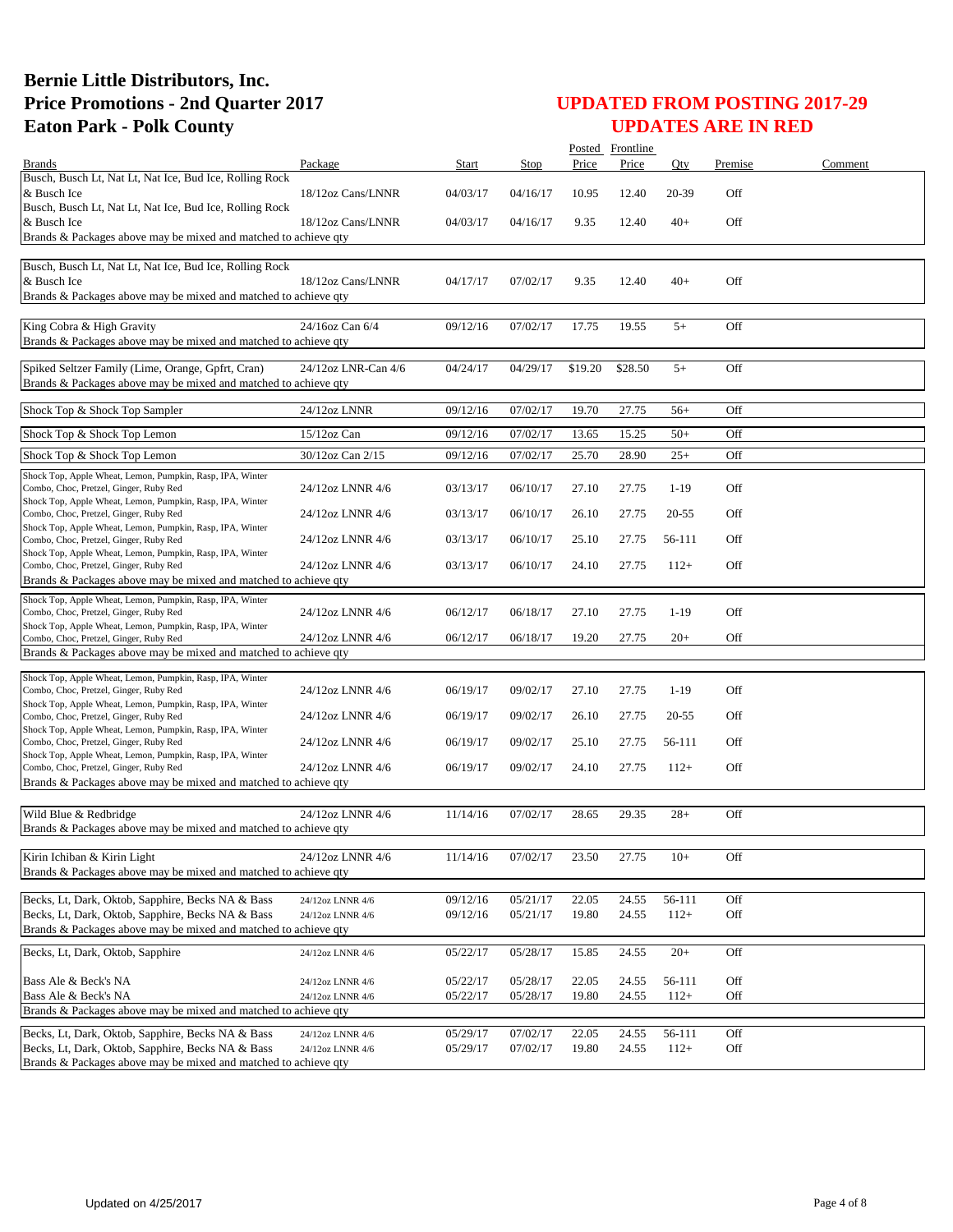|                                                                 |                       |          |          |       | Posted Frontline |         |         |         |
|-----------------------------------------------------------------|-----------------------|----------|----------|-------|------------------|---------|---------|---------|
| <b>Brands</b>                                                   | Package               | Start    | Stop     | Price | Price            | Qty     | Premise | Comment |
| Becks, Light, Dark, Oktoberfest, Sapphire & Bass                | 24/12oz LNNR/CAN 2/12 | 03/06/17 | 04/16/17 | 20.35 | 24.10            | 56-111  | Off     |         |
| Becks, Light, Dark, Oktoberfest, Sapphire & Bass                | 24/12oz LNNR/CAN 2/12 | 03/06/17 | 04/16/17 | 19.80 | 24.10            | $112+$  | Off     |         |
|                                                                 |                       |          |          |       |                  |         |         |         |
| Land Shark                                                      | 24/12oz LNNR/CAN 2/12 | 03/06/17 | 04/16/17 | 22.15 | 24.10            | 56-111  | Off     |         |
| <b>Land Shark</b>                                               | 24/12oz LNNR/CAN 2/12 | 03/06/17 | 04/16/17 | 20.35 | 24.10            | $112+$  | Off     |         |
| Brands & Packages above may be mixed and matched to achieve qty |                       |          |          |       |                  |         |         |         |
| Becks, Light, Dark, Oktoberfest, Sapphire & Bass                | 24/12oz LNNR/CAN 2/12 | 04/17/17 | 04/23/17 | 19.20 | 24.10            | $10+$   | Off     |         |
|                                                                 |                       |          |          |       |                  |         |         |         |
| Land Shark                                                      | 24/12oz LNNR/CAN 2/12 | 04/17/17 | 04/23/17 | 19.20 | 24.10            | $10+$   | Off     |         |
| Brands & Packages above may be mixed and matched to achieve qty |                       |          |          |       |                  |         |         |         |
|                                                                 |                       |          |          |       |                  |         |         |         |
| Becks, Light, Dark, Oktoberfest, Sapphire & Bass                | 24/12oz LNNR/CAN 2/12 | 04/24/17 | 05/07/17 | 20.35 | 24.10            | 56-111  | Off     |         |
| Becks, Light, Dark, Oktoberfest, Sapphire & Bass                | 24/12oz LNNR/CAN 2/12 | 04/24/17 | 05/07/17 | 19.80 | 24.10            | $112+$  | Off     |         |
| Land Shark                                                      | 24/12oz LNNR/CAN 2/12 | 04/24/17 | 05/07/17 | 22.15 | 24.10            | 56-111  | Off     |         |
| <b>Land Shark</b>                                               | 24/12oz LNNR/CAN 2/12 | 04/24/17 | 05/07/17 | 20.35 | 24.10            | $112+$  | Off     |         |
| Brands & Packages above may be mixed and matched to achieve qty |                       |          |          |       |                  |         |         |         |
|                                                                 |                       |          |          |       |                  |         |         |         |
| Becks, Light, Dark, Oktoberfest, Sapphire & Bass                | 24/12oz LNNR/CAN 2/12 | 05/08/17 | 05/14/17 | 19.20 | 24.10            | $10+$   | Off     |         |
|                                                                 |                       |          |          |       |                  |         |         |         |
| Land Shark                                                      | 24/12oz LNNR/CAN 2/12 | 05/08/17 | 05/14/17 | 19.20 | 24.10            | $10+$   | Off     |         |
| Brands & Packages above may be mixed and matched to achieve qty |                       |          |          |       |                  |         |         |         |
| Becks, Light, Dark, Oktoberfest, Sapphire & Bass                | 24/12oz LNNR/CAN 2/12 | 05/15/17 | 06/11/17 | 20.35 | 24.10            | 56-111  | Off     |         |
| Becks, Light, Dark, Oktoberfest, Sapphire & Bass                | 24/12oz LNNR/CAN 2/12 | 05/15/17 | 06/11/17 | 19.80 | 24.10            | $112+$  | Off     |         |
|                                                                 |                       |          |          |       |                  |         |         |         |
| Land Shark                                                      | 24/12oz LNNR/CAN 2/12 | 05/15/17 | 06/11/17 | 22.15 | 24.10            | 56-111  | Off     |         |
| Land Shark                                                      | 24/12oz LNNR/CAN 2/12 | 05/15/17 | 06/11/17 | 20.35 | 24.10            | $112+$  | Off     |         |
| Brands & Packages above may be mixed and matched to achieve qty |                       |          |          |       |                  |         |         |         |
|                                                                 |                       |          |          |       |                  |         |         |         |
| Becks, Light, Dark, Oktoberfest, Sapphire & Bass                | 24/12oz LNNR/CAN 2/12 | 06/12/17 | 06/18/17 | 20.20 | 24.10            | $10+$   | Off     |         |
| Land Shark                                                      |                       | 06/12/17 | 06/18/17 | 20.20 | 24.10            | $10+$   | Off     |         |
| Brands & Packages above may be mixed and matched to achieve qty | 24/12oz LNNR/CAN 2/12 |          |          |       |                  |         |         |         |
|                                                                 |                       |          |          |       |                  |         |         |         |
| Becks, Light, Dark, Oktoberfest, Sapphire & Bass                | 24/12oz LNNR/CAN 2/12 | 06/19/17 | 07/09/17 | 20.35 | 24.10            | 56-111  | Off     |         |
| Becks, Light, Dark, Oktoberfest, Sapphire & Bass                | 24/12oz LNNR/CAN 2/12 | 06/19/17 | 07/09/17 | 19.80 | 24.10            | $112+$  | Off     |         |
|                                                                 |                       |          |          |       |                  |         |         |         |
| Land Shark                                                      | 24/12oz LNNR/CAN 2/12 | 06/19/17 | 07/09/17 | 22.15 | 24.10            | 56-111  | Off     |         |
| Land Shark                                                      | 24/12oz LNNR/CAN 2/12 | 06/19/17 | 07/09/17 | 20.35 | 24.10            | $112+$  | Off     |         |
| Brands & Packages above may be mixed and matched to achieve qty |                       |          |          |       |                  |         |         |         |
| Beck's, Sapphire, Black Crown, BL Lime, Platinum,               |                       |          |          |       |                  |         |         |         |
| Michelob Ultra & Landshark                                      | 24/16oz CAN 6/4       | 02/06/17 | 07/02/17 | 25.75 | 28.00            | $1-2$   | Off     |         |
| Beck's, Sapphire, Black Crown, BL Lime, Platinum,               |                       |          |          |       |                  |         |         |         |
| Michelob Ultra & Landshark                                      | 24/16oz CAN 6/4       | 02/06/17 | 07/02/17 | 24.90 | 28.00            | $3+$    | Off     |         |
|                                                                 |                       |          |          |       |                  |         |         |         |
| Shock Top, Apple, Lemon, Pumpkin, Shockolate &                  |                       |          |          |       |                  |         |         |         |
| <b>Twisted Pretzel</b>                                          | 24/16oz CAN 6/4       | 02/06/17 | 07/02/17 | 29.80 | 33.50            | $1 - 2$ | Off     |         |
| Shock Top, Apple, Lemon, Pumpkin, Shockolate &                  |                       |          |          |       |                  |         |         |         |
| <b>Twisted Pretzel</b>                                          | 24/16oz CAN 6/4       | 02/06/17 | 07/02/17 | 24.90 | 33.50            | $3+$    | Off     |         |
|                                                                 |                       |          |          |       |                  |         |         |         |
| Goose 312, IPA, Green Line & Four Star Pilsner                  | 24/16oz CAN 6/4       | 02/06/17 | 07/02/17 | 29.80 | 31.95            | $1 - 2$ | Off     |         |
| Goose 312, IPA, Green Line & Four Star Pilsner                  | 24/16oz CAN 6/4       | 02/06/17 | 07/02/17 | 24.90 | 31.95            | $3+$    | Off     |         |
|                                                                 |                       |          |          |       |                  |         |         |         |
| Bud Chelada, Bud Lt Chelada                                     | 24/16oz Can 6/4       | 02/06/17 | 07/02/17 | 29.80 | 33.50            | $1+$    | Off     |         |
| Rita Splash (Lime, Strawberry & Pineapple)                      | 24/16oz CAN 4/6       | 02/06/17 | 07/02/17 | 29.80 | 37.50            | $1+$    | Off     |         |
|                                                                 |                       |          |          |       |                  |         |         |         |
| BL Lime Rita Family & Oculto                                    | 24/16oz CAN 6/4       | 02/06/17 | 07/02/17 | 29.80 | 37.50            | $1+$    | Off     |         |
| Brands & Packages above may be mixed and matched to achieve qty |                       |          |          |       |                  |         |         |         |
|                                                                 |                       |          |          |       |                  |         |         |         |
| <b>Boddington's Pub</b>                                         | 24/16oz CAN 6/4       | 01/04/16 | 07/02/17 | 39.15 | 41.75            | $72+$   | Off     |         |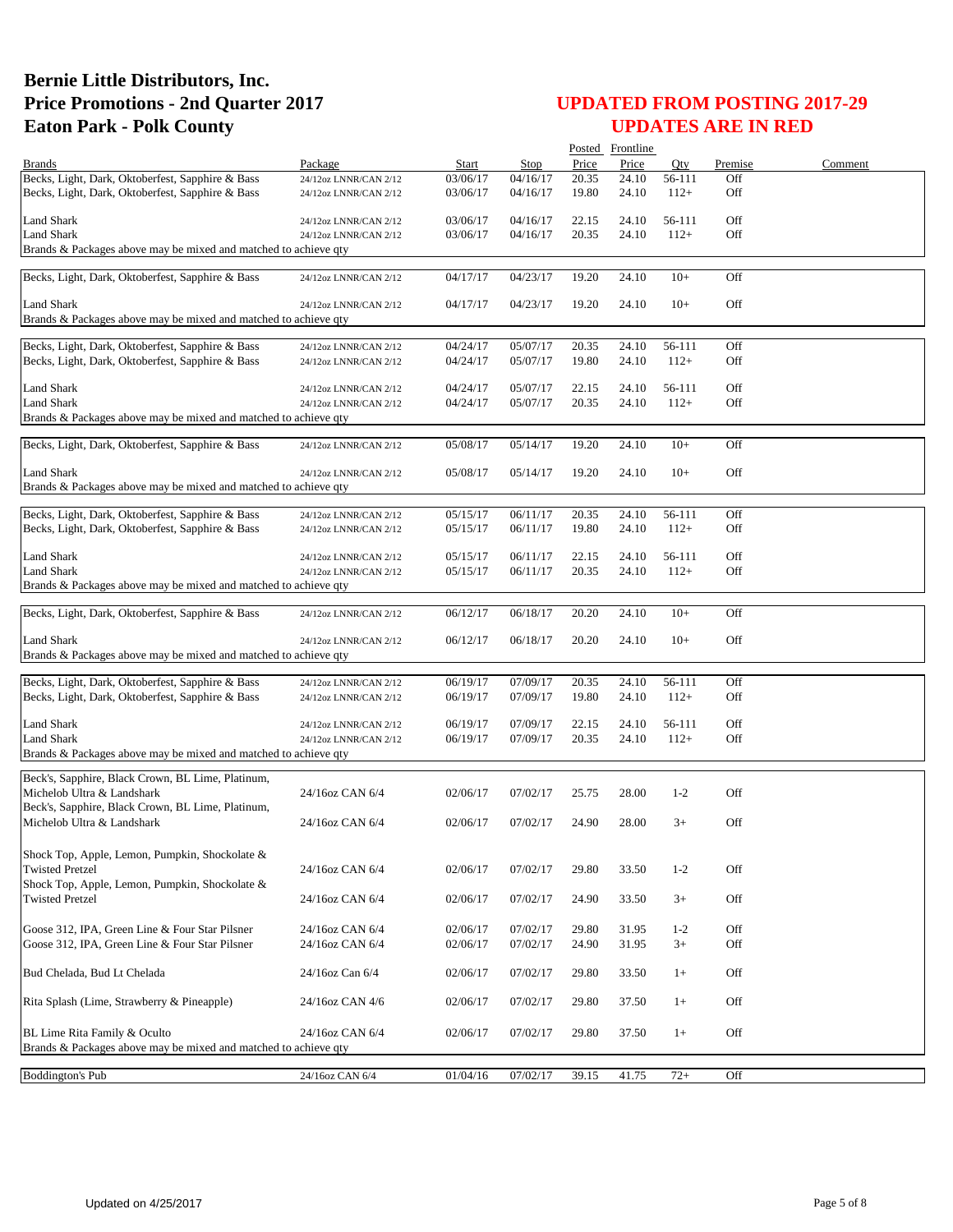|                                                                                                                                                                                                                                             |                              |                      |                      |                | Posted Frontline |                |            |                               |
|---------------------------------------------------------------------------------------------------------------------------------------------------------------------------------------------------------------------------------------------|------------------------------|----------------------|----------------------|----------------|------------------|----------------|------------|-------------------------------|
| <b>Brands</b>                                                                                                                                                                                                                               | Package                      | <b>Start</b>         | Stop                 | Price          | Price            | Oty            | Premise    | Comment                       |
| BP Blueberry, Oktoberfest, Pumpkin, Summer, Winter, Spring,<br>Toasted Lager, Hoptical Illusion, Mosaic Session IPA & Honey<br>Robber<br>BP Blueberry, Oktoberfest, Pumpkin, Summer, Winter, Spring,                                        | 24/12oz LNNR 4/6             | 03/20/17             | 06/18/17             | 27.70          | 30.90            | $25 - 55$      | Off        |                               |
| Toasted Lager, Hoptical Illusion, Mosaic Session IPA & Honey<br>Robber                                                                                                                                                                      | 24/12oz LNNR 4/6             | 03/20/17             | 06/18/17             | 26.70          | 30.90            | $56+$          | Off        | <b>Stop Date Change</b>       |
| Goose 312, 312 Pale Ale, Honkers, IPA, Winter, Summer, Harvest<br>Ale, Sixth Day, Endless IPA, Rambler IPA, Oktob, 10 Hills Pale Ale,<br>Four Star, Green Line, Preseason<br>Goose 312, 312 Pale Ale, Honkers, IPA, Winter, Summer, Harvest | 24/12oz LNNR/Can 4/6         | 03/20/17             | 06/18/17             | 27.70          | 30.90            | 25-55          | Off        |                               |
| Ale, Sixth Day, Endless IPA, Rambler IPA, Oktob, 10 Hills Pale Ale,<br>Four Star, Green Line, Preseason<br>Brands & Packages above may be mixed and matched to achieve qty                                                                  | 24/12oz LNNR/Can 4/6         | 03/20/17             | 06/18/17             | 26.70          | 30.90            | $56+$          | Off        |                               |
| BP Blueberry, Oktoberfest, Pumpkin, Summer, Winter, Spring,                                                                                                                                                                                 |                              |                      |                      |                |                  |                |            |                               |
| Toasted Lager, Hoptical Illusion, Mosaic Session IPA & Honey<br>Robber                                                                                                                                                                      | 24/12oz LNNR 4/6             | 06/19/17             | 06/25/17             | 19.20          | 30.90            | $10+$          | Off        |                               |
| Goose 312, 312 Pale Ale, Honkers, IPA, Winter, Summer, Harvest<br>Ale, Sixth Day, Endless IPA, Rambler IPA, Oktob, 10 Hills Pale Ale,<br>Four Star, Green Line, Preseason<br>Goose 312, 312 Pale Ale, Honkers, IPA, Winter, Summer, Harvest | 24/12oz LNNR/Can 4/6         | 06/19/17             | 06/25/17             | 27.70          | 30.90            | $25 - 55$      | Off        | <b>Start/Stop Date Change</b> |
| Ale, Sixth Day, Endless IPA, Rambler IPA, Oktob, 10 Hills Pale Ale,<br>Four Star, Green Line, Preseason<br>Brands & Packages above may be mixed and matched to achieve gty                                                                  | 24/12oz LNNR/Can 4/6         | 06/19/17             | 06/25/17             | 26.70          | 30.90            | $56+$          | Off        |                               |
| BP Blueberry, Oktoberfest, Pumpkin, Summer, Winter, Spring,<br>Toasted Lager, Hoptical Illusion, Mosaic Session IPA & Honey<br>Robber<br>BP Blueberry, Oktoberfest, Pumpkin, Summer, Winter, Spring,                                        | 24/12oz LNNR 4/6             | 06/26/17             | 09/30/17             | 27.70          | 30.90            | $25 - 55$      | <b>Off</b> |                               |
| Toasted Lager, Hoptical Illusion, Mosaic Session IPA & Honey<br>Robber                                                                                                                                                                      | 24/12oz LNNR 4/6             | 06/26/17             | 09/30/17             | 26.70          | 30.90            | $56+$          | <b>Off</b> | <b>New Dates</b>              |
| Goose 312, 312 Pale Ale, Honkers, IPA, Winter, Summer, Harvest<br>Ale, Sixth Day, Endless IPA, Rambler IPA, Oktob, 10 Hills Pale Ale,<br>Four Star, Green Line, Preseason<br>Goose 312, 312 Pale Ale, Honkers, IPA, Winter, Summer, Harvest | 24/12oz LNNR/Can 4/6         | 06/26/17             | 09/30/17             | 27.70          | 30.90            | $25 - 55$      | <b>Off</b> |                               |
| Ale, Sixth Day, Endless IPA, Rambler IPA, Oktob, 10 Hills Pale Ale,<br>Four Star, Green Line, Preseason<br>Brands & Packages above may be mixed and matched to achieve qty                                                                  | 24/12oz LNNR/Can 4/6         | 06/26/17             | 09/30/17             | 26.70          | 30.90            | $56+$          | Off        |                               |
|                                                                                                                                                                                                                                             |                              |                      |                      |                |                  |                |            |                               |
| Shock Top, Wheat IPA, Lemon, Pumpkin, Variety, Apple, Winter,<br>Honey Bourbon, Choc, Pretzel, Ginger & Ruby Red<br>Shock Top, Wheat IPA, Lemon, Pumpkin, Variety, Apple, Winter,                                                           | 24/12oz LNNR/Can 2/12        | 01/23/17             | 07/02/17             | 24.60          | 27.75            | 14-55          | Off        |                               |
| Honey Bourbon, Choc, Pretzel, Ginger & Ruby Red<br>Shock Top, Wheat IPA, Lemon, Pumpkin, Variety, Apple, Winter,                                                                                                                            | 24/12oz LNNR/Can 2/12        | 01/23/17             | 07/02/17             | 23.60          | 27.75            | 56-111         | Off        |                               |
| Honey Bourbon, Choc, Pretzel, Ginger & Ruby Red                                                                                                                                                                                             | 24/12oz LNNR/Can 2/12        | 01/23/17             | 07/02/17             | 22.60          | 27.75            | $112+$         | Off        |                               |
| Goose 312, 312 Pale, Honkers, IPA, Winter, Summer, Fall, Harvest<br>Ale, Endless IPA, Winter, Four Star, Green Line, Seasonals                                                                                                              | 24/12oz LNNR/CN 2/12         | 01/23/17             | 07/02/17             | 26.25          | 29.65            | $14 - 55$      | Off        |                               |
| Goose 312, 312 Pale, Honkers, IPA, Winter, Summer, Fall, Harvest<br>Ale, Endless IPA, Winter, Four Star, Green Line, Seasonals<br>Brands & Packages above may be mixed and matched to achieve qty                                           | 24/12oz LNNR/CN 2/12         | 01/23/17             | 07/02/17             | 25.25          | 29.65            | $56+$          | Off        |                               |
|                                                                                                                                                                                                                                             |                              |                      |                      |                |                  |                |            |                               |
| Goose Seasonal Sampler<br>Goose Seasonal Sampler<br>Brands & Packages above may be mixed and matched to achieve qty                                                                                                                         | 24/12oz Can<br>24/12oz Can   | 01/02/17<br>01/02/17 | 07/02/17<br>07/02/17 | 25.45<br>24.45 | 28.85<br>28.85   | 14-55<br>$56+$ | Off<br>Off |                               |
| Goose Seasonal Sampler                                                                                                                                                                                                                      |                              | 01/02/17             | 07/02/17             | 26.80          |                  | 10-55          | Off        |                               |
| Goose Seasonal Sampler                                                                                                                                                                                                                      | 24/12oz LNNR<br>24/12oz LNNR | 01/02/17             | 07/02/17             | 25.50          | 28.85<br>28.85   | 56-111         | Off        |                               |
| Goose Seasonal Sampler<br>Brands & Packages above may be mixed and matched to achieve qty                                                                                                                                                   | 24/12oz LNNR                 | 01/02/17             | 07/02/17             | 24.50          | 28.85            | $112+$         | Off        |                               |
| Stella Artois                                                                                                                                                                                                                               | 20/9.6oz LNR                 | 09/12/16             | 07/02/17             | 19.90          | 21.95            | $3+$           | Off        |                               |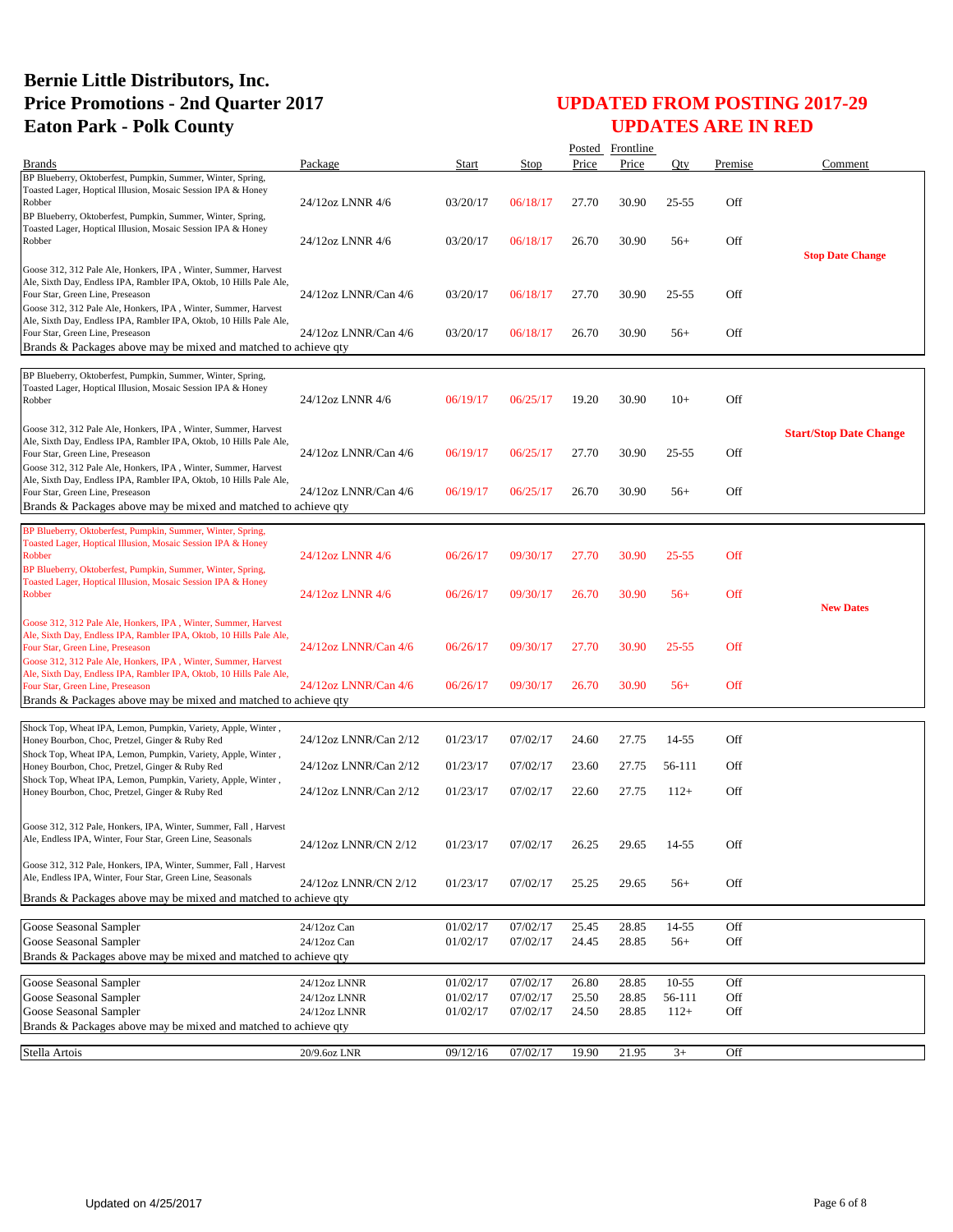|                                                                                                              |                                                 |                      |             |       | Posted Frontline |          |            |         |
|--------------------------------------------------------------------------------------------------------------|-------------------------------------------------|----------------------|-------------|-------|------------------|----------|------------|---------|
| <b>Brands</b>                                                                                                | Package                                         | Start                | <b>Stop</b> | Price | Price            | Oty      | Premise    | Comment |
| Stella Artois, Cidre, Hoegaarden, Leffe Blonde/Brown                                                         | 24/11.2oz LNNR/CN 4/6                           | 04/03/17             | 04/23/17    | 26.40 | 32.55            | 56-111   | Off        |         |
| Stella Artois, Cidre, Hoegaarden, Leffe Blonde/Brown                                                         | 24/11.2oz LNNR/CN 4/6                           | 04/03/17             | 04/23/17    | 25.75 | 32.55            | 112-215  | Off        |         |
| Stella Artois, Cidre, Hoegaarden, Leffe Blonde/Brown                                                         | 24/11.2oz LNNR/CN 4/6                           | 04/03/17             | 04/23/17    | 24.46 | 32.55            | $216+$   | Off        |         |
|                                                                                                              |                                                 |                      |             |       |                  |          |            |         |
| Stella, Stella Cidre, Hoegaarden, Belgian Sampler                                                            | 24/11.2oz LNNR/Can 2/12 &<br>20/14.9oz Can 2/12 | 04/03/17             | 04/23/17    | 30.30 | 33.30            | $1-4$    | Off        |         |
| Stella, Stella Cidre, Hoegaarden, Belgian Sampler                                                            | 24/11.2oz LNNR/Can 2/12 &<br>20/14.9oz Can 2/12 | 04/03/17             | 04/23/17    | 27.00 | 33.30            | $5 - 55$ | Off        |         |
| Stella, Stella Cidre, Hoegaarden, Belgian Sampler                                                            | 24/11.2oz LNNR/Can 2/12 &<br>20/14.9oz Can 2/12 | 04/03/17             | 04/23/17    | 26.40 | 33.30            | 56-111   | Off        |         |
| Stella, Stella Cidre, Hoegaarden, Belgian Sampler                                                            | 24/11.2oz LNNR/Can 2/12 &                       |                      |             |       |                  |          |            |         |
| Brands & Packages above may be mixed and matched to achieve qty                                              | 20/14.9oz Can 2/12                              | 04/03/17             | 04/23/17    | 25.75 | 33.30            | $112+$   | Off        |         |
|                                                                                                              |                                                 |                      |             |       |                  |          |            |         |
| Stella Artois, Cidre, Hoegaarden, Leffe Blonde/Brown                                                         | 24/11.2oz LNNR 4/6                              | 04/24/17             | 04/30/17    | 26.40 | 32.55            | 56-111   | Off        |         |
| Stella Artois, Cidre, Hoegaarden, Leffe Blonde/Brown                                                         | 24/11.2oz LNNR 4/6                              | 04/24/17             | 04/30/17    | 25.75 | 32.55            | 112-215  | Off        |         |
| Stella Artois, Cidre, Hoegaarden, Leffe Blonde/Brown                                                         | 24/11.2oz LNNR 4/6                              | 04/24/17             | 04/30/17    | 24.46 | 32.55            | $216+$   | Off        |         |
|                                                                                                              |                                                 |                      |             |       |                  |          |            |         |
| Stella Artois                                                                                                | 24/11.2oz Can 4/6                               | 04/24/17             | 04/30/17    | 21.60 | 32.55            | $10+$    | Off        |         |
|                                                                                                              | 24/11.2oz LNNR/Can 2/12 &                       |                      |             |       |                  |          |            |         |
| Stella, Stella Cidre, Hoegaarden, Belgian Sampler                                                            | 20/14.9oz Can 2/12                              | 04/24/17             | 04/30/17    | 30.30 | 33.30            | $1 - 4$  | Off        |         |
| Stella, Stella Cidre, Hoegaarden, Belgian Sampler                                                            | 24/11.2oz LNNR/Can 2/12 &                       | 04/24/17             | 04/30/17    | 27.00 | 33.30            | $5 - 55$ | Off        |         |
|                                                                                                              | 20/14.9oz Can 2/12<br>24/11.2oz LNNR/Can 2/12 & |                      |             |       |                  |          |            |         |
| Stella, Stella Cidre, Hoegaarden, Belgian Sampler                                                            | 20/14.9oz Can 2/12<br>24/11.2oz LNNR/Can 2/12 & | 04/24/17             | 04/30/17    | 26.40 | 33.30            | 56-111   | Off        |         |
| Stella, Stella Cidre, Hoegaarden, Belgian Sampler                                                            | 20/14.9oz Can 2/12                              | 04/24/17             | 04/30/17    | 25.75 | 33.30            | $112+$   | Off        |         |
| Brands & Packages above may be mixed and matched to achieve qty                                              |                                                 |                      |             |       |                  |          |            |         |
|                                                                                                              | 24/11.2oz LNNR/CN 4/6                           | 05/01/17             | 07/02/17    | 26.40 | 32.55            | 56-111   | Off        |         |
| Stella Artois, Cidre, Hoegaarden, Leffe Blonde/Brown                                                         |                                                 |                      | 07/02/17    | 25.75 |                  | 112-215  | Off        |         |
| Stella Artois, Cidre, Hoegaarden, Leffe Blonde/Brown<br>Stella Artois, Cidre, Hoegaarden, Leffe Blonde/Brown | 24/11.2oz LNNR/CN 4/6<br>24/11.2oz LNNR/CN 4/6  | 05/01/17<br>05/01/17 | 07/02/17    | 24.46 | 32.55<br>32.55   | $216+$   | Off        |         |
|                                                                                                              |                                                 |                      |             |       |                  |          |            |         |
|                                                                                                              | 24/11.2oz LNNR/Can 2/12 &                       |                      |             |       |                  |          |            |         |
| Stella, Stella Cidre, Hoegaarden, Belgian Sampler                                                            | 20/14.9oz Can 2/12                              | 05/01/17             | 07/02/17    | 30.30 | 33.30            | $1-4$    | Off        |         |
| Stella, Stella Cidre, Hoegaarden, Belgian Sampler                                                            | 24/11.2oz LNNR/Can 2/12 &<br>20/14.9oz Can 2/12 | 05/01/17             | 07/02/17    | 27.00 | 33.30            | $5 - 55$ | Off        |         |
| Stella, Stella Cidre, Hoegaarden, Belgian Sampler                                                            | 24/11.2oz LNNR/Can 2/12 &                       |                      |             |       |                  |          |            |         |
|                                                                                                              | 20/14.9oz Can 2/12<br>24/11.2oz LNNR/Can 2/12 & | 05/01/17             | 07/02/17    | 26.40 | 33.30            | 56-111   | Off        |         |
| Stella, Stella Cidre, Hoegaarden, Belgian Sampler                                                            | 20/14.9oz Can 2/12                              | 05/01/17             | 07/02/17    | 25.75 | 33.30            | $112+$   | Off        |         |
| Brands & Packages above may be mixed and matched to achieve qty                                              |                                                 |                      |             |       |                  |          |            |         |
| Montejo                                                                                                      | 24/12oz Can 2/12                                | 11/14/16             | 07/02/17    | 19.95 | 23.00            | $5+$     | Off & On   |         |
| Kona Longboard, Fire Rock, Pipeline, Wailua Wheat, Koko Brown,                                               |                                                 |                      |             |       |                  |          |            |         |
| Castaway, Big Wave, Lemongrass & Lavaman<br>Kona Longboard, Fire Rock, Pipeline, Wailua Wheat, Koko Brown,   | 24/12oz LNNR 4/6                                | 05/01/17             | 05/28/17    | 25.56 | 28.76            | 15-24    | On & Off   |         |
| Castaway, Big Wave, Lemongrass & Lavaman                                                                     | 24/12oz LNNR 4/6                                | 05/01/17             | 05/28/17    | 23.56 | 28.76            | $25+$    | On & Off   |         |
| Brands & Packages above may be mixed and matched to achieve qty                                              |                                                 |                      |             |       |                  |          |            |         |
|                                                                                                              |                                                 |                      |             |       |                  |          |            |         |
| Kona Longboard, Fire Rock, Pipeline, Wailua Wheat, Koko Brown,                                               |                                                 |                      |             |       |                  |          |            |         |
| Castaway, Big Wave, Lemongrass & Lavaman                                                                     | 24/12oz LNNR 4/6                                | 05/29/17             | 09/03/17    | 23.56 | 28.76            | $^{25+}$ | On $&$ Off |         |
| Brands & Packages above may be mixed and matched to achieve qty                                              |                                                 |                      |             |       |                  |          |            |         |
| Kona Longboard, Castaway, Variety & Big Wave                                                                 | 2/12/12 LNNR & Can                              | 04/03/17             | 04/30/17    | 23.98 | 27.18            | $15+$    | On & Off   |         |
| Brands & Packages above may be mixed and matched to achieve qty                                              |                                                 |                      |             |       |                  |          |            |         |
|                                                                                                              |                                                 |                      |             |       |                  |          |            |         |
| Widmer Hefeweizen, Drop Top Amber Ale, Drifter Pale Ale, Rotator<br>IPA, Upheaval, Alchemy & BRRR            | 24/12oz LNNR 4/6                                | 04/03/17             | 04/30/17    | 28.80 | 32.00            | $15+$    | Off        |         |
|                                                                                                              |                                                 |                      |             |       |                  |          |            |         |
| Widmer Hefeweizen, Drop Top Amber Ale, Drifter Pale Ale, Rotator<br>IPA, Upheaval, Alchemy & BRRR            | 24/12oz LNNR 4/6                                |                      | 07/02/17    | 28.80 | 32.00            | $15+$    | Off        |         |
| Brands & Packages above may be mixed and matched to achieve qty                                              |                                                 | 05/29/17             |             |       |                  |          |            |         |